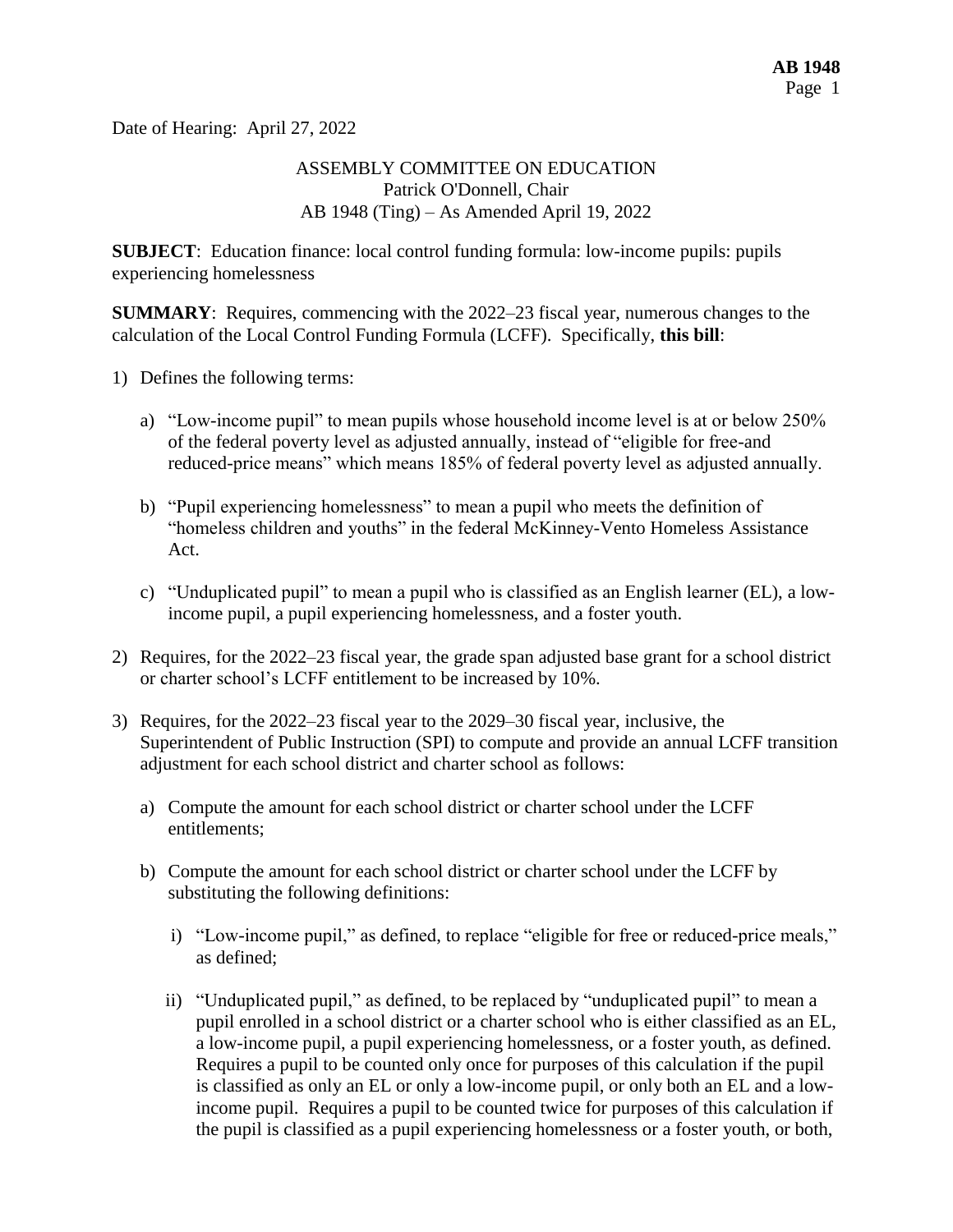or if in addition to being classified as a pupil experiencing homelessness or a foster youth, or both, the pupil is also classified as an EL or a low-income pupil, or both;

- c) Subtract the amount computed pursuant to i) above from the amount computed ii), above. Requires school districts and charter schools with a negative difference to be deemed to have a zero difference; and
- d) Multiply the difference computed pursuant to c) by each of the following for the applicable fiscal year:
	- i) For the 2022–23 fiscal year, by one-eighth;
	- ii) For the 2023–24 fiscal year, by one-quarter;
	- iii) For the 2024–25 fiscal year, by three-eighths;
	- iv) For the 2025–26 fiscal year, by one-half;
	- v) For the 2026–27 fiscal year, by five-eighths;
	- vi) For the 2027–28 fiscal year, by three-quarters;
	- vii) For the 2029–30 fiscal year, by seven-eighths.
- 4) Requires, for each applicable fiscal year, a school district's and charter school's transition adjustment, as calculated, to be added to the school district's or charter school's LCFF amount, and to be continuously appropriated.
- 5) States the intent of the Legislature to fully transition the LCFF, as specified, commencing with the 2030–31 fiscal year.

#### **EXISTING LAW**:

Establishes the LCFF, which, for school districts and charter schools, is comprised of the following components:

- 1) A base grant of the following amounts per average daily attendance (ADA) in 2021-22:
	- a) \$8,935 for grades K-3, which includes a 10.4% grade span adjustment for class size reduction;
	- b) \$8,215 for grades 4-6;
	- c) \$8,458 for grades 7-8; and
	- d) \$10,057 for grades 9-12, which includes a 2.6% grade span adjustment for college and career readiness.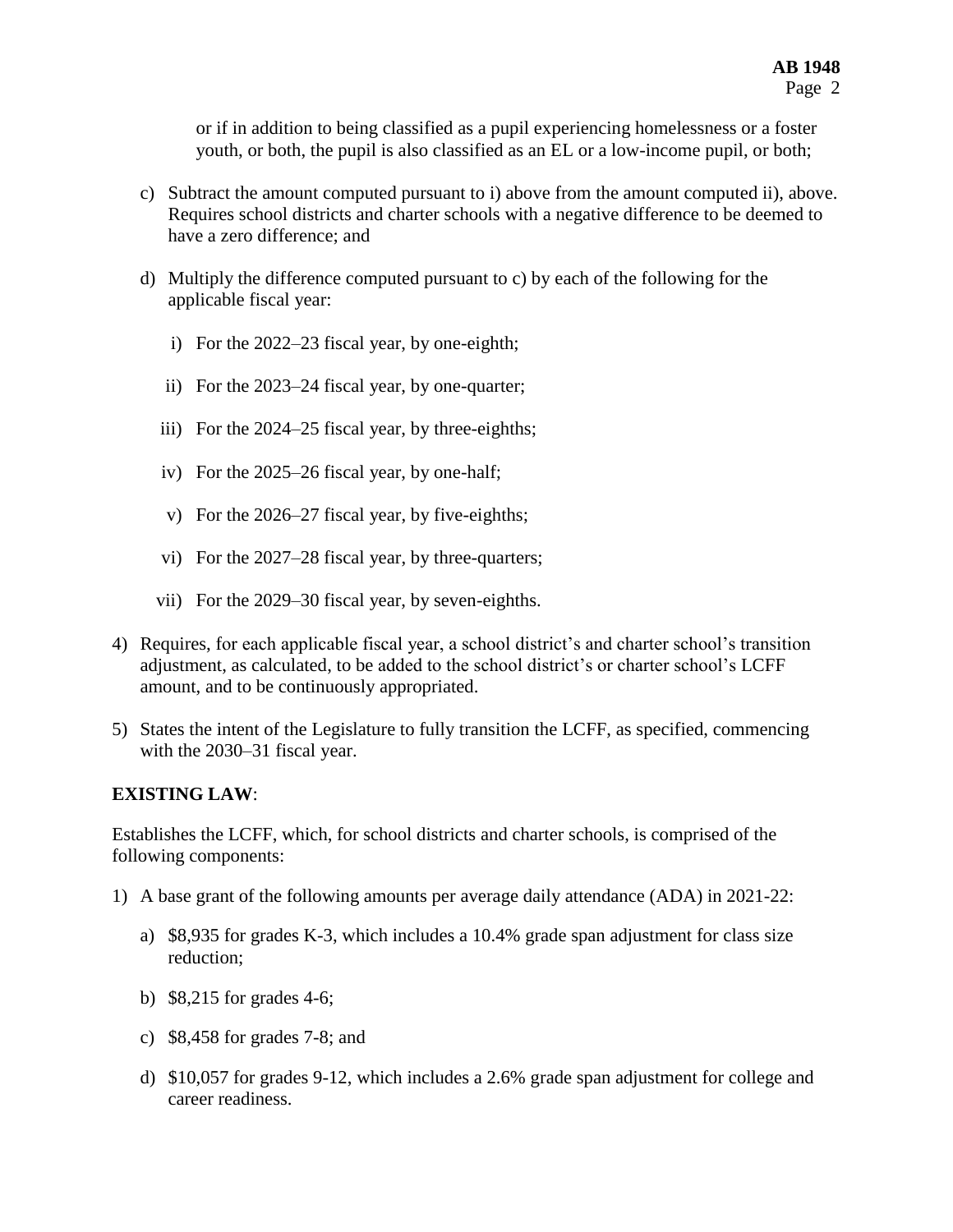- 2) A supplemental grant equal to 20% of the base grant for each pupil identified as either lowincome (based on eligibility for free or reduced-price meals), an EL, or in foster care ("unduplicated pupils").
	- a) Defines eligible for "free or reduced-price meals" to mean determined to meet federal income eligibility criteria, either through completing an application for the federal National School Lunch Program (NSLP), or through an alternative household income data collection form, or deemed to be categorically eligible for free or reduced-price meals under the federal NSLP. (EC 42238.01(a))
	- b) Requires the alternative household income data collection form to contain, at a minimum, all of the following information:
		- i) Information sufficient to identify the pupil or pupils;
		- ii) Information sufficient to determine that the pupil or household meets federal eligibility criteria sufficient to qualify for either a free or reduced price meal under the Federal Richard B. Russell National School Lunch Act; and
		- iii) Certification that the information is true and correct by the pupil's adult household member. (EC 42238.01(a)(5)
- 3) A concentration grant based on the number of unduplicated pupils in excess of 55%, times 65%, of the district or charter school total enrollment.
- 4) Requires, upon full implementation of the LCFF, as a condition of receiving funds, school districts to maintain an average class enrollment for each schoolsite for kindergarten and grades 1 to 3, inclusive, of not more than 24 pupils, unless a collectively bargained alternative ratio is agreed to by the district. (EC 42238.02)

# **FISCAL EFFECT**: Unknown

# **COMMENTS**:

*Key provisions of the bill.* This bill seeks to change the LCFF in five ways:

- 1) *Base grant increase*: Requires, for the 2022-23 school year, an increase to the grade span that the inflation adjustment to the base grant for a school district or charter school of 10%, commencing in the 2022–23 fiscal year.
- 2) *Adds homeless youth*: Adds pupils experiencing homelessness, as defined by the McKinney-Vento Homeless Assistance Act, as one of the targeted disadvantaged pupil populations used to determine eligibility for a supplemental or concentration grant.
- 3) *Redefines low-income*: Redefines low-income to mean a pupil whose household income level is at or below 250% of the federal poverty level as adjusted annually, instead of eligibility for free- or reduced-price meals, as one of the targeted disadvantaged pupil populations used to determine eligibility for a supplemental or concentration grant.
- 4) *Double counts homeless and foster youth*: Requires pupils who are only ELs or low-income pupils, or pupils who only fall within both of these categories, to be counted only once when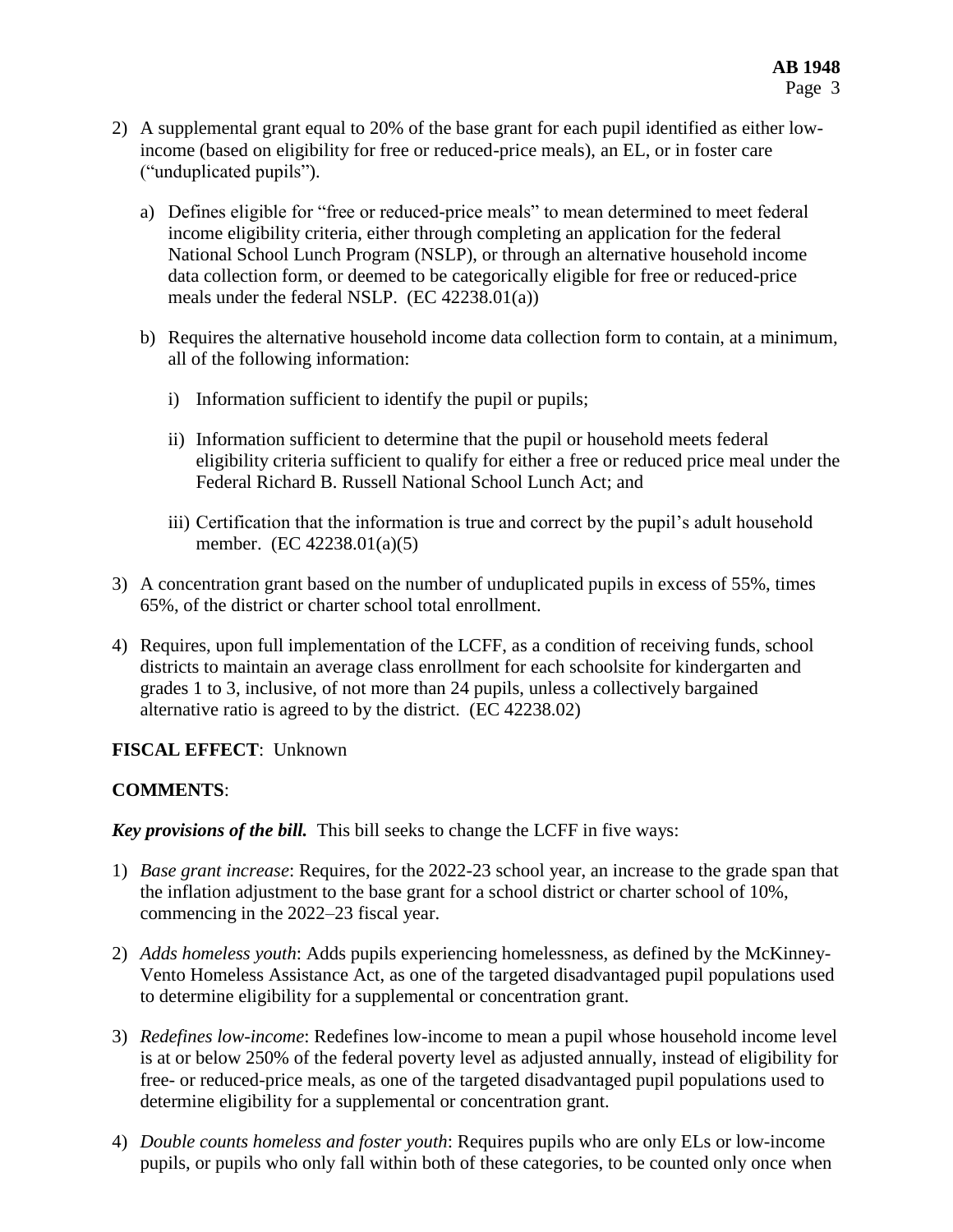calculating a supplemental or concentration grant. Requires pupils who are pupils experiencing homelessness or foster youth, or both, or who are also ELs or low-income pupils, or both, to be counted twice when calculating a supplemental or concentration grant.

5) *Targets*: Establishes targets, over the next 8 years, to gradually increase to the supplemental and concentration grant apportionments.

*Need for the bill.* According to the author, "The Local Control Funding Formula (LCFF) is a primary source of funding for school districts and charter schools, adopted to reflect the costs to meet student education needs. Unfortunately, the LCFF does not account for unhoused youth, which has risen nearly 50% in the last decade, according to UCLA's Center for the Transformation of Schools' 2020 report. The achievement gaps among youth of color and from disadvantaged communities significantly affects student outcomes. In order to best meet students' needs, California must re-examine the equity and adequacy of how the state funds school districts and charter schools. AB 1948 will change the way child poverty is measured and considers a revised LCFF unduplicated pupil definition in order to provide more funds to all our schools."

*Local Control Funding Formula.* The LCFF was established in the 2013-14 fiscal year to provide a more equitable distribution of funding among school districts, charter schools, and COEs. The three main components of the LCFF for school districts and charter schools are the base, supplemental, and concentration grants. The amount of the base grant is different for four different grade spans and receives a statutory annual COLA. The following table shows the base grant amounts in 2013-14 and 2021-22 and the Governor's proposed amounts for 2022-23:

| <b>Grade Span</b> | 2013-14 | 2021-22    | 2022-23 (Governor's |  |
|-------------------|---------|------------|---------------------|--|
|                   |         |            | Proposal**)         |  |
| $K-3$             | \$6,845 | $$8,935*$  | $$9,410*$           |  |
| 4-6               | \$6,947 | \$8,215    | \$8,653             |  |
| $7 - 8$           | \$7,154 | \$8,458    | \$8,909             |  |
| $9-12$            | \$8,289 | $$10,057*$ | $$10.592*$          |  |

| Table 1: LCFF Base Grant Targets by Grade Span and Fiscal Year (Existing Law) |
|-------------------------------------------------------------------------------|
|-------------------------------------------------------------------------------|

*\*Note: Includes the class size reduction and college and career readiness adjustments. \*\*Note: Calculation based on the 2022-23 COLA estimate of 5.33%.*

The base grant for each school district and charter school, including the grade span adjustment, is multiplied by units of ADA. For school districts, funded ADA is equal to the greater of current or prior year ADA.

In addition to the base grant, school districts and charter schools also receive funding for each enrolled pupil who is either an EL, low-income (as determined by eligibility for free- or reducedprice meals), or in foster care. These are referred to as "unduplicated" pupils, because pupils who fall into more than one of these categories are counted only once for LCFF purposes. Districts and charter schools receive an additional 20% of the base grant amount for each unduplicated pupil.

The concentration grant is provided to districts and charter schools that have a significant concentration of unduplicated pupils. The concentration grant is provided whenever the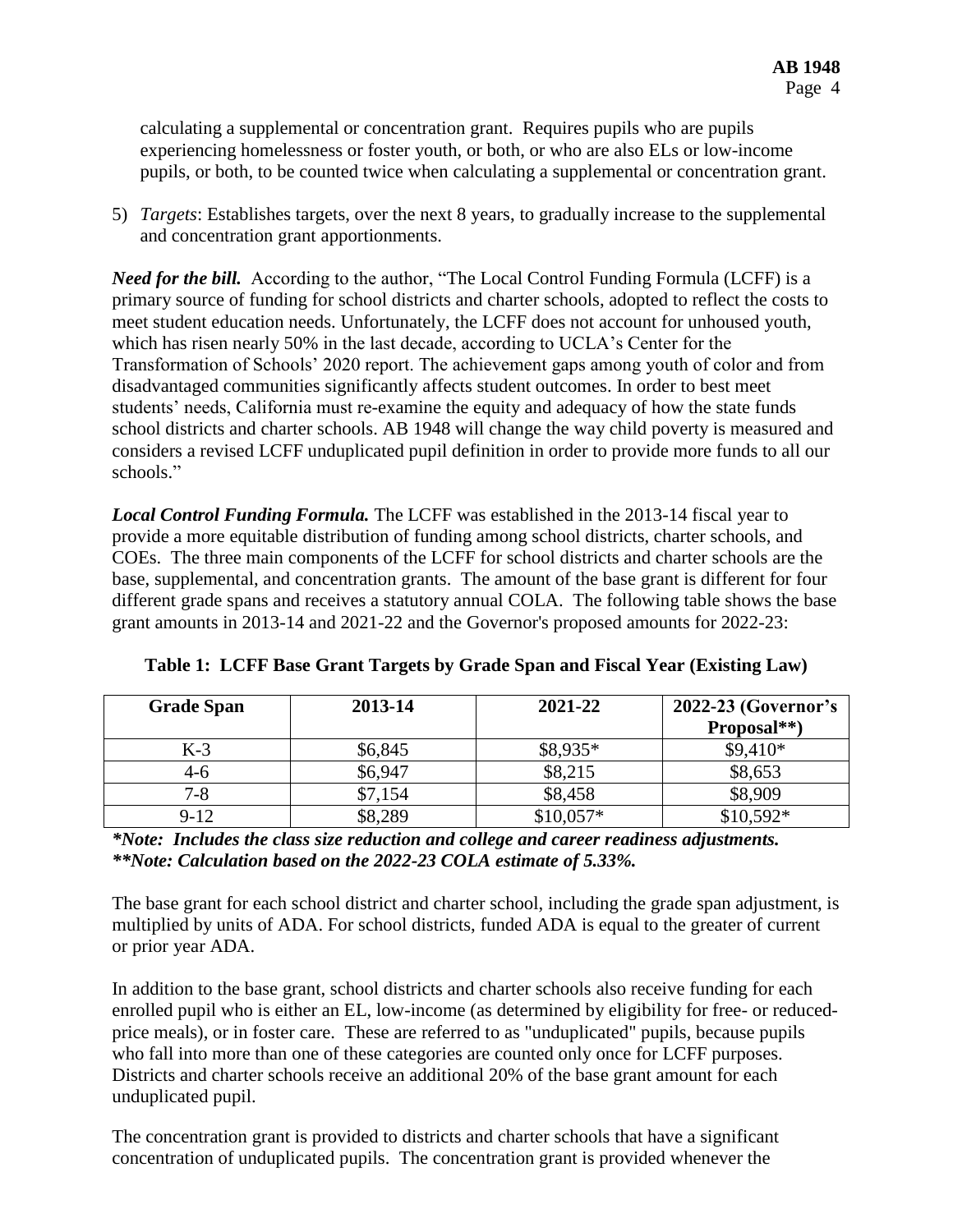enrollment of unduplicated pupils exceeds 55% of total enrollment. For each grade span, the grant is calculated by multiplying the base grant per ADA, times the total funded ADA, times portion (if any) of UPP that exceeds 55%, times 65%, as demonstrated in Figure 1, below. Note that AB 130 (Chapter 44, Statutes of 2021) increased the concentration grant factor to 65%.



**Figure 1: LCFF Supplemental and Concentration Grants**

Source: PPIC, with data from the CDE.

Funding targets for the LCFF were established that, when fully funded, would restore school district purchasing power to pre-recession levels. Full implementation of LCFF required additional funding allocations over a multi-year period and a transition formula to bridge the gap between prior funding levels and the new LCFF target levels. Prior to the targets being fully funded, available funding in excess of the amount needed for the COLA were added to the formula to gradually reduce the gap between the target and actual funding. The 2018–19 Budget Act fully funded the LCFF gap bringing all LEAs to their LCFF target level.

This bill increases the base grant amounts from the current levels as follows:

| <b>Grade Span</b> | 2021-22    | <b>AB</b> 1948     | <b>Change</b> |
|-------------------|------------|--------------------|---------------|
| K-3               | $$9,410*$  | $$10,351*$         | \$941         |
| 4-0               | \$8,653    | \$9,518            | \$865         |
| 7-8               | \$8,909    | \$9,800            | \$891         |
| $9 - 12$          | $$10,592*$ | $^{\circ}11,651^*$ | \$1,059       |

**Table 2: Impact AB 1948 on LCFF Base Grant** 

*\*Includes the class size reduction and college and career readiness adjustments.*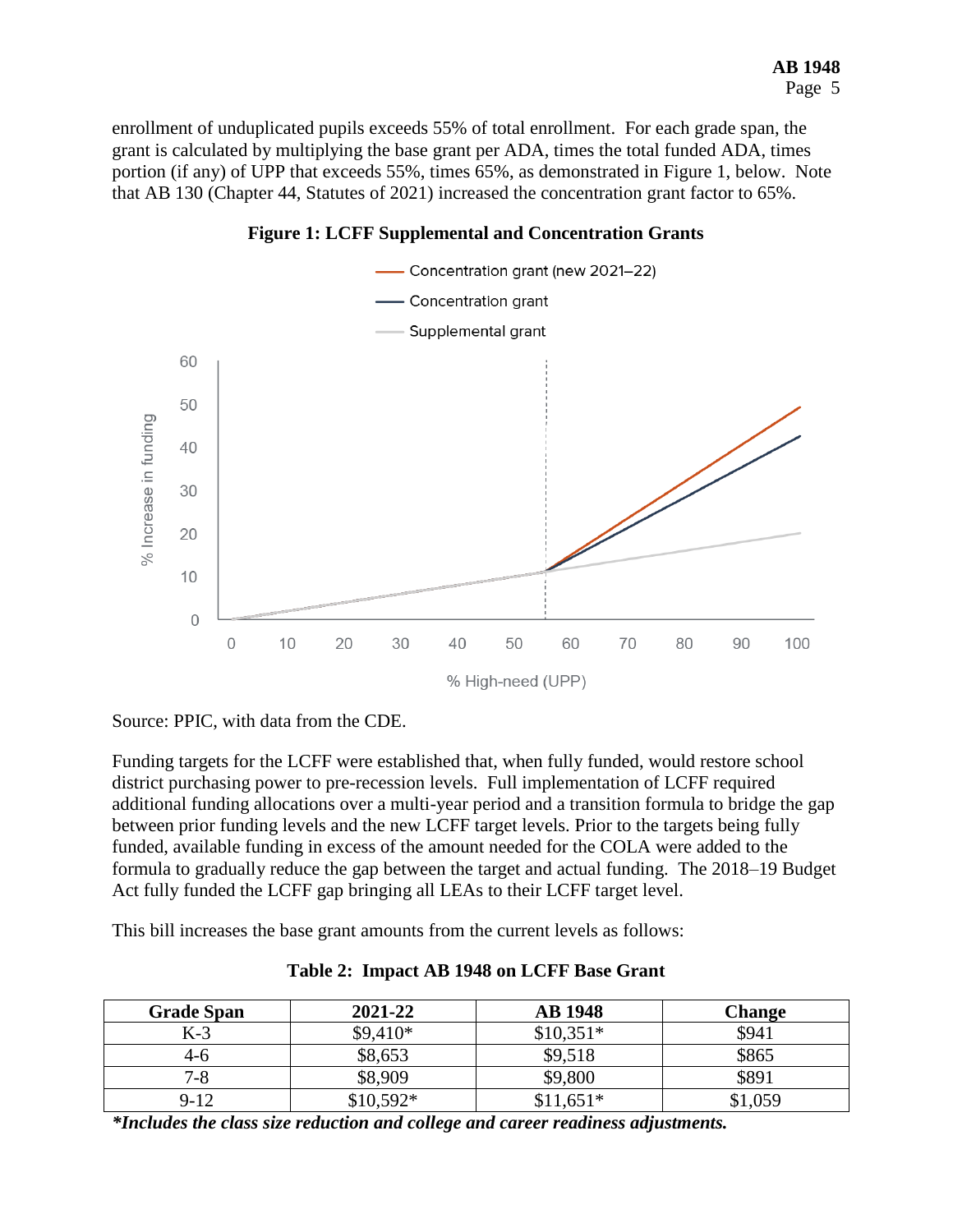*Low-income pupils.* Under the LCFF, school districts and charter schools receive supplemental and concentration grant funding for each enrolled pupil who is either an EL, low-income, or in foster care. These are referred to as "unduplicated" pupils, because pupils who fall into more than one of these categories are counted only once for LCFF purposes. Low-income is defined by a pupil's eligibility for free or reduced-price meals as determined by meeting federal income eligibility criteria (130% of federal poverty level, and 185% of federal poverty level, respectively) either through completing an application for the federal NSLP, or through an alternative household income data collection form, or deemed to be categorically eligible for free or reduced-price meals under the federal NSLP.

The LCFF established the alternative household income form to collect the FRPM-eligibility status of students enrolled in schools that do not collect NSLP applications because they do not participate in NSLP, or because they operate an NSLP program under the Community Eligibility Provision (CEP) or Provision 2 or 3, which prohibits the collection of NSLP applications altogether or just in base-years.

This bill redefines low-income to mean a pupil whose household income level is at 250% of the federal poverty level, as adjusted annually. In 2022, this threshold for a California household of four is \$69,375. The proposed definition bifurcates household income from eligibility for the NSLP.

*Universal Free Meals Program and income verification.* Prior to the COVID-19 pandemic, LEAs were only reimbursed by the U.S. Department of Agriculture (USDA) for feeding students who were enrolled in the NSLP. The USDA paid for school meals for all students through the 2021-22 school year as part of COVID-19 aid to states. The Budget Act of 2021 established the California Universal Free Meals Program, which will provide free breakfast and lunch to all students, regardless of income, commencing in the 2022-23 school year. California has committed to reimbursing LEAs for the additional cost of providing universal meals beyond the federal reimbursement for eligible students.

As the availability of universal free meals increased during the pandemic, many LEAs encountered significant challenges collecting eligibility forms (either the NSLP eligibility form or the alterative household income form) from families. Some of these challenges included families not being on school sites due to quarantines and social distancing policies, fear of the government, general disconnect from school communities, and a lack of incentive to complete the forms since free meals were available to all. Despite dedicated and creative efforts by school personnel, some LEAs anticipate they will not be able to verify the income of many households for both the NSLP and for providing a count of their low-income eligible pupils for determining the unduplicated pupil percentage (UPP) for the calculation of the LCFF supplemental and concentration grants.

AB 1948 proposes to remove the existing income verification requirement related to the identification of "eligible for free- and reduced-price meals "low-income pupils" for the purpose of calculating the UPP. *The Committee may wish to consider* that the verification of income is, now more than ever, critical to funding for the LCFF going to the appropriate local educational agency.

*Child poverty.* Despite recent economic investments, California continues to have some of the highest child poverty rates in the nation. According to a 2017 Public Policy of California (PPIC)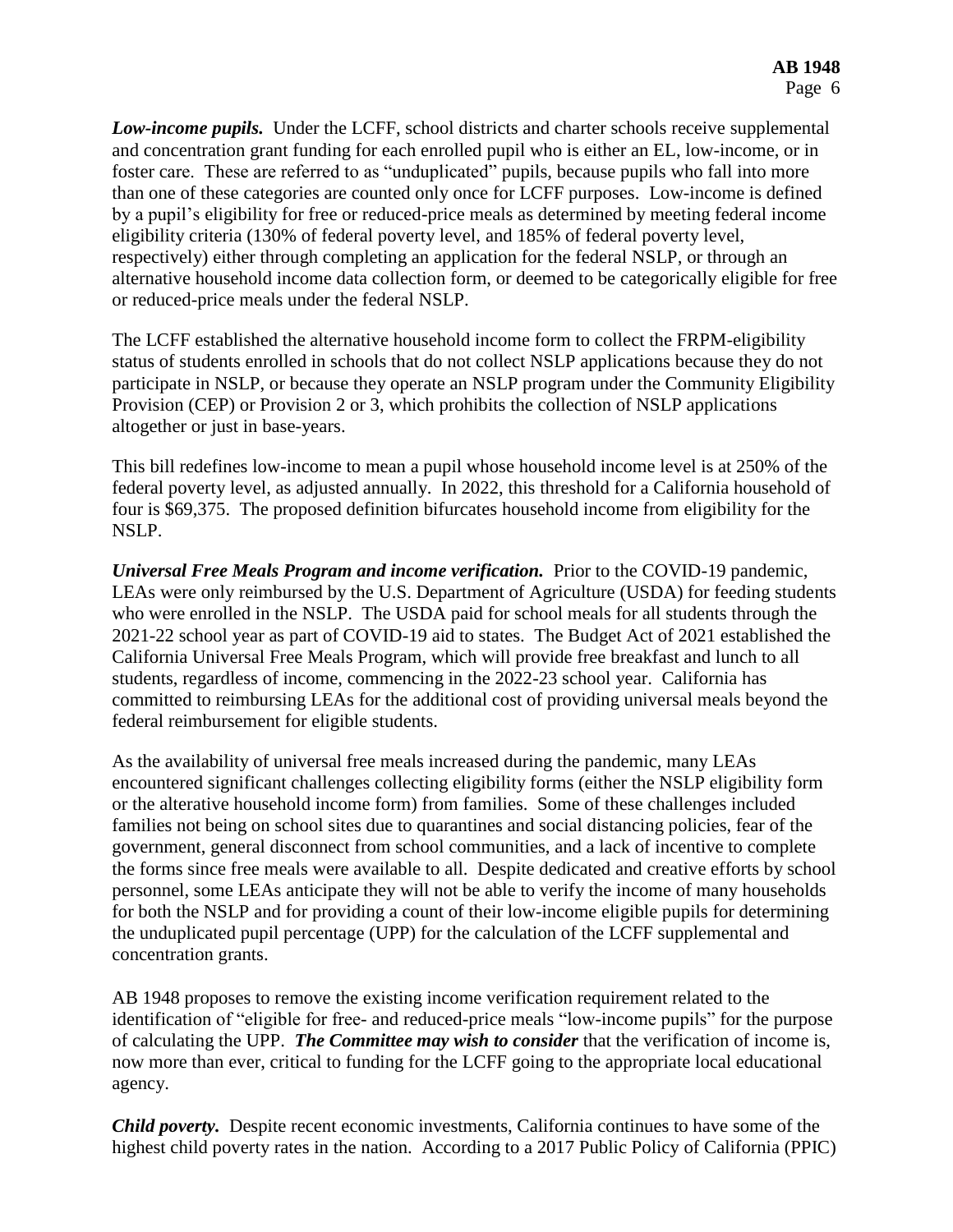report, *Geography of Child Poverty in California*, one-quarter of young children in California live in poverty. Regionally, child poverty ranges from around 20% in the Bay Area, Sacramento area, and Northern region to nearly 30% in the Central Coast and Los Angeles County. Statewide, Latino children and children with immigrant, young, or single parents are much more likely to be poor. According to a 2021 PPIC fact sheet, *Poverty in California*, poverty remains higher among children, seniors, Latinos, and less-educated adults. In 2019, adults 65 and older (18.0%) and children (17.6%) had higher rates of poverty than adults age 18–64 (15.6%). More than one in five (21.4%) Latinos lived in poverty, compared to 17.4% of African Americans, 14.5% of Asian Americans/Pacific Islanders, and 12.1% of whites.

*Approaching the 10th anniversary of the LCFF.* This year marks the LCFF's ninth year of implementation, although full funding for the formula began in 2018-19, and the last two years were impacted by the COVID-19 pandemic. The impact of the formula on California's public education has been well studied. As the tenth anniversary approaches, advocates and policymakers alike are keen to examine the extent to which the formula has improved the equity and efficiency of California's public education, and make changes accordingly.

Three primary themes for recommended changes to the LCFF have emerged from the last several years of study and analysis of the formula: 1) remove barriers to equity by strengthening transparency, engagement and accountability, 2) make modifications to the thresholds for the supplemental and concentration grants, and 3) address rising costs that defray the impact of new dollars.

*Theme 1 – Remove barriers to equity by strengthening transparency, engagement and accountability.* When created, the creators of the LCFF envisioned a public education system with robust community engagement and increased stakeholder input. In addition to an infusion of new funds into the K-12 public education funding model, the LCFF also made significant changes to the accountability system. California established eight state priorities for student achievement and outcomes, and the Local Control and Accountability Plan (LCAP) is a threeyear LEA-level plan that describes the goals, actions, services, and expenditures to support positive student outcomes that address those priorities. The California Schools Dashboard (Dashboard) is a visual representation of school and LEA progress towards meeting those priorities. Finally, the state established the three tiers of the System of Support to provide resources and technical assistance to all LEAs, with an emphasis on those not making progress on the state priorities.

Numerous stakeholders at the state and local level have expressed concern over many LEAs challenges to meaningfully engage with students, parents and community members and to make changes to local practices based on public input, particularly as it relates to the use of funds from supplemental and concentration grants. According to a 2021 report by Policy Analysis for California Education (PACE), *What's Next for the Local Control Funding Formula*, policymakers must ensure that LCFF supplemental and concertation grants are appropriately used to support a district's high-need student groups, improve stakeholder access to clear fiscal data, and invest in programs that will improve meaningful stakeholder engagement. Several analyses of the LCFF, including a 2020 report from the State Auditor, and 2021 report from the Public Policy Institute of California (PPIC), *Targeted K-12 Funding and Student Outcomes: Evaluating the Local Control Funding Formula*, found that funding for unduplicated pupils, provided by supplemental and concentration grants, were not consistently used for the intended pupil populations. Barriers to equity remain, including the persistent challenge of the inequitable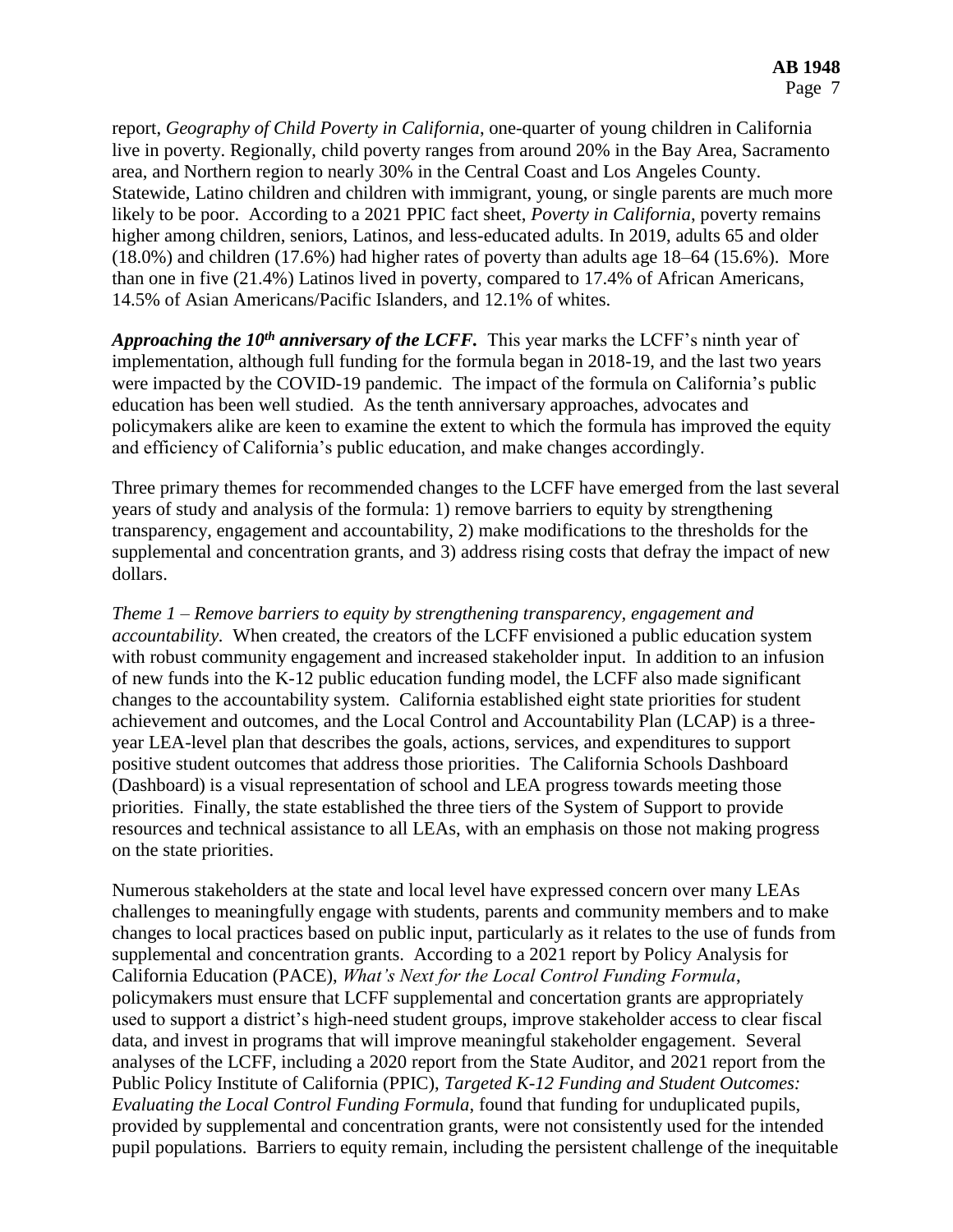distribution of effective teachers across and within school districts, and the siloed funding for students with disabilities.

Several legislative proposals to improve transparency and address concerns related to supplemental and concentration grant fund spending were not ultimately chaptered, however; some of their provisions were enacted through the state budget.

AB 1835 (Weber) of the 2019-20 Session would have required that carryover supplemental and concentration grant funds continue to be expended to increase and improve services for unduplicated pupils in future years, rather than revert to the LEA's general fund. Governor Newsom vetoed AB 1835, stating:

I deeply support the underlying goal of this bill - to ensure that unspent Local Control Funding Formula (LCFF) supplemental and concentration grant funds are expended on services for our most vulnerable students - and I applaud Dr. Weber for her continued leadership. However, I believe there are some fundamental flaws with the bill, and I am concerned that it cannot be implemented in a manner that is smooth or timely.

There is a simpler solution that allows us to address the objectives of AB 1835 much sooner and with more transparency. Therefore, I am directing the Department of Finance to propose language for your consideration as part of my budget in January.

As written, AB 1835 would necessitate that the State Board of Education initiate a lengthy rulemaking process to amend the LCFF spending regulations to add definitions and make other necessary changes to clarify the requirements of the bill. This process would likely delay implementation for two school years. This bill would also impose new and unnecessary procedural requirements on schools that are and will be managing unprecedented challenges related to COVID-19.

We all share the same goal, and it is critical that we act quickly to ensure that funding meant to support our state's most vulnerable students is used for that purpose. I look forward to working with Dr. Weber and the Legislature to implement this requirement in next year's budget."

Accordingly, the Newsom Administration proposed its own language that was adopted in AB 130 (Committee on Budget), Chapter 44, Statutes of 2021. AB 130 added additional oversight by COEs on actions that satisfy the Minimum Proportionality Percentage (MPP) for LCAPs that propose to expend less on actions to increase or improve services than their LCFF apportionment attributable to supplemental and concentration grant funds. AB 130 also required a specific justification in the LCAP of how services are improved, and that dollars associated with unimplemented actions that are counted toward meeting the MPP be used for actions that meet the needs of ELs, students eligible for free- or reduced-price meals, and foster youth in future years.

Previously, AB 1840 (Committee on Budget, Chapter 426, Statutes of 2018) required more fiscal transparency in LCAPs. Specifically, AB 1840 required the SBE to replace the existing expenditure tables within the "Goals, Actions and Services" section of the LCAP with a new summary table of planned expenditures for all actions for each goal included in the LCAP, broken out by fund source (LCFF, other state, local, and federal). It also required the total overall expenditures to be broken out by personnel and non-personnel expenditures.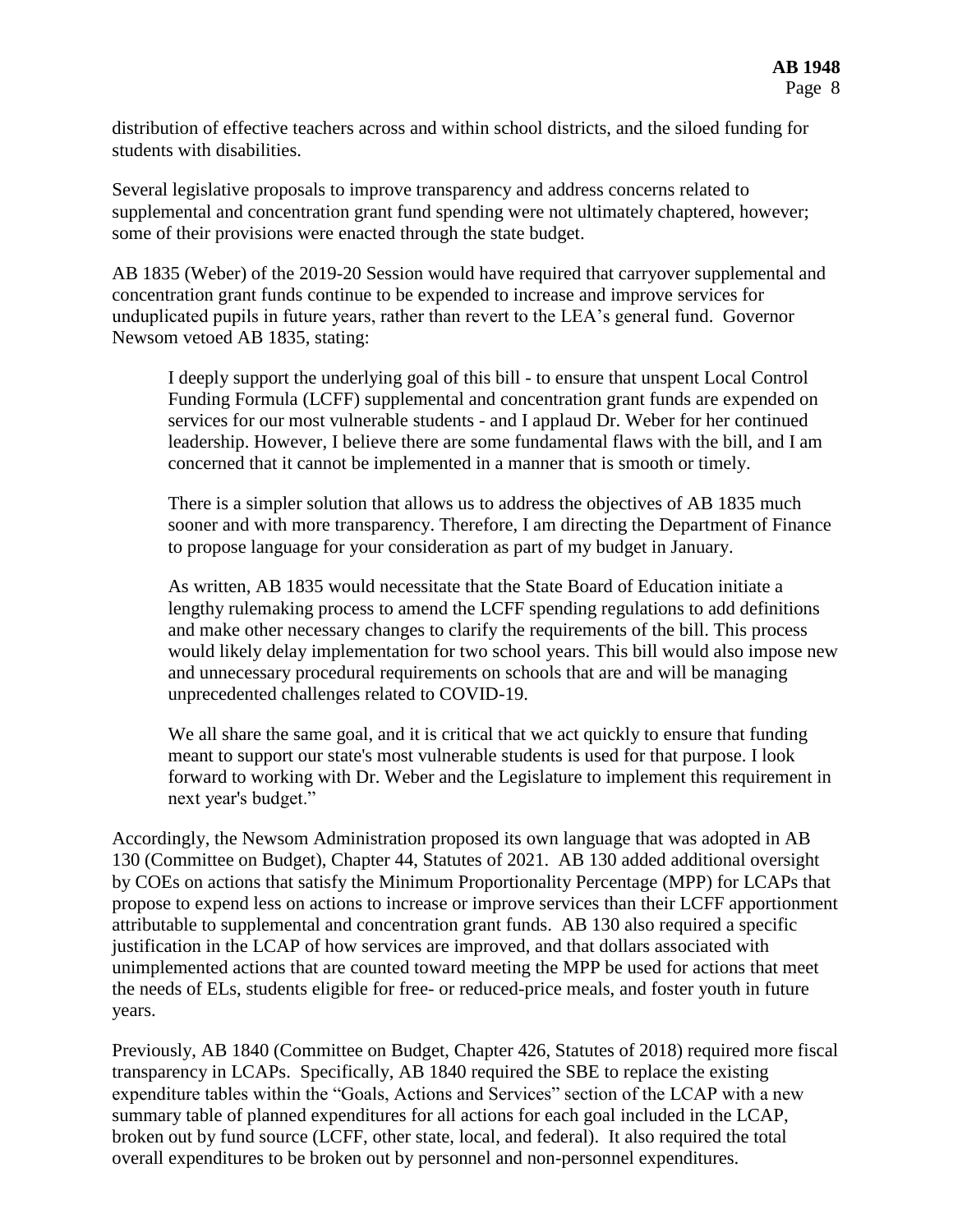Further, the SBE was required to include a summary table within the "Demonstration of Increased or Improved Services" section of the LCAP that includes a summary of the actions and planned expenditures to increase or improve services for ELs, students eligible for free-and reduced-price meals and foster youth students, and required the planned expenditures to be grouped by expenditures provided to students on a districtwide, countywide or charterwide basis, expenditures targeted to one or more student subgroups, and expenditures targeted at specific school sites. The SBE adopted a revised template in January 2020, to implement these requirements.

*Theme 2 – Modify the thresholds for supplemental and concentration grants.* According to the 2021 report from the PPIC, "Districts with the highest shares of high-needs students have seen the largest benefits from the LCFF—both in terms of spending and student outcome improvement…[however] targeting additional funding increases to high-need students across a broader set of districts would further improve the formula's ability to address gaps inequities in student outcomes, as California's high-need students are located across a variety of districts and local contexts." PACE's 2021 report recommendation to revisit and redefine the funding formula contends that the concentration grant point is arbitrary, and supplemental and concentration grants may not be strong enough. Because "concentration grants are only available to districts serving 55% or more unduplicated students, the result is different funding levels for districts of otherwise similar need levels just above or below the 55% threshold" (a discontinuity further expanded by the Budget Act of 2021 that raised the concentration grant weight from 55 to 65%), as shown in Figure 2. The PACE report suggests combining the supplemental and concentration grants into a single grant in order to create a smoother relationship between a districts unduplicated population and its LCFF funding.





#### Source: PACE

Several analyses also contemplated the recognition of foster and homeless youth as unduplicated groups in the LCFF: foster youth are currently included in the unduplicated pupil percentage when calculating eligibility for a supplemental or concentration grant, but they do not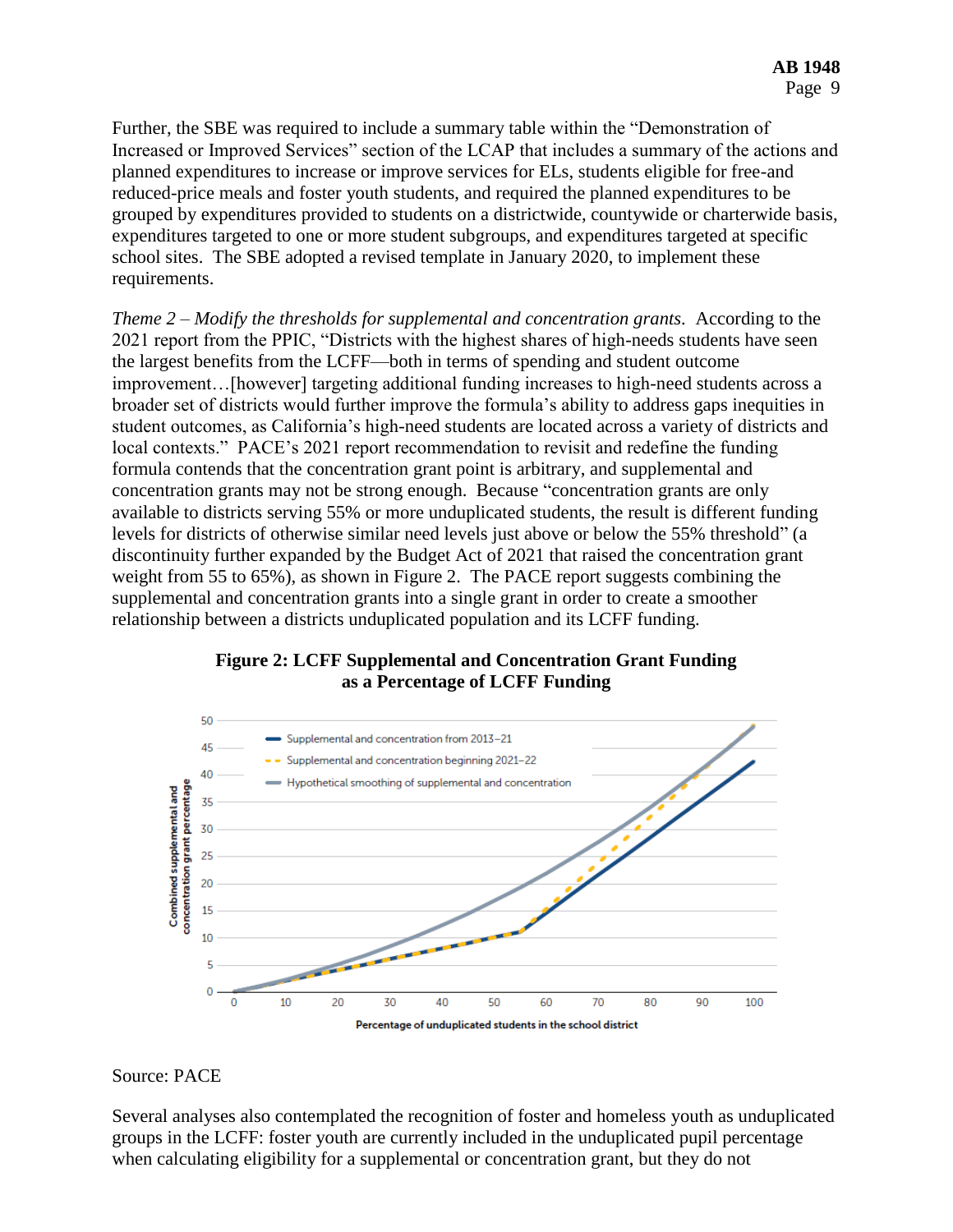automatically generate additional funding because they are already considered eligible for free meals. In the current formula, homeless youth are eligible for free meals but are not explicitly recognized by the formula.

*Theme 3 – Address rising costs that defray the impact of new dollars.* Rising costs in other areas, including healthcare and benefits, pensions, special education, lessen the impact of any increases to the LCFF. As funding increased for LEAs across the state during LCFF implementation, spending on teacher salaries increased significantly in districts of all levels of need, but only by slightly more in the highest-need districts. Higher-need districts increased spending on salaries for pupil services and other support staff besides teachers and administrators (e.g., nurses, counselors, teachers' aides) more than lower needs districts. According to a 2020 analysis by Lee and Fuller, *Does Progressive Finance Alter School Organizations and Raise Achievement? The Case of Los Angeles*, the impact of the increased funding from the LCFF, in 2015-16 equaling nearly one-fifth of the Los Angeles Unified School District's operating budget, was, "in part allocated high schools serving large shares of disadvantaged students (United Way, 2018). But another significant slice went to cover pension liabilities, rising health care costs, and purposes distant from the classroom." The largest spending increase was in the category of staff benefits, due large to recent requirements that more than doubled district's required contribution to employee pension plans. According to the PPIC, mounting cost pressures may affect school districts' ability to translate greater funding into improved resources and services for students. PACE recommends that long standing categorical and grant add-on programs, such as Minimum State Aid, be phased out in order for those funds to be redistributed as well as grant greater spending flexibility at the local level.

*Impact of the LCFF on student achievement.* The LCFF changed the way resources were distributed to LEAs, but the most critical outcome measurements are related to changes in student achievement. According to a 2021 PPIC report, *Targeted K–12 Funding and Student Outcomes: Evaluating the Local Control Funding Formula*, "Test scores have seen modest improvements, and in particular, improvements have been much greater in the state's highestneed districts. These trends over the past five years on SBAC suggest that additional LCFF funding leads to higher test scores; but a more definitive statement about cause and effect requires an empirical design that can account for other changes unrelated to the funding change."

Low-income and non-low-income students meeting or exceeding grade-level standards saw modest increases for both groups, but larger ones among low-income students. In 2014–15, the first year SBAC was administered, only 31% of low-income students met or exceeded standards in ELA, compared to 64% of non-low-income students. For math, the gap was similar but the share meeting standards was even lower: only 21% of low-income students, and 53% of nonlow-income students. By 2019–20, the share of low-income students meeting or exceeding standards increased by 8 percentage points in ELA and 6.5 percentage points in math. Non-lowincome students also saw progress, but at a slower rate: a 5.5 percentage point increase in ELA and a 5.9 percentage point increase in math. This implies the gap in proficiency is narrowing between low-income and non-low-income students by nearly 8 percent in ELA (2.5 percentage points) and 2 percent in math (0.6 percentage points).

Research on the first few years of LCFF documented sizable increases in 11th-grade test scores and graduation rates from the funding increases under the formula. The share of California students graduating from high school has slowly increased in recent years, rising from 82.7% in 2016–17 to 84.3% in 2019–20. However, there are notable gaps in these rates by student income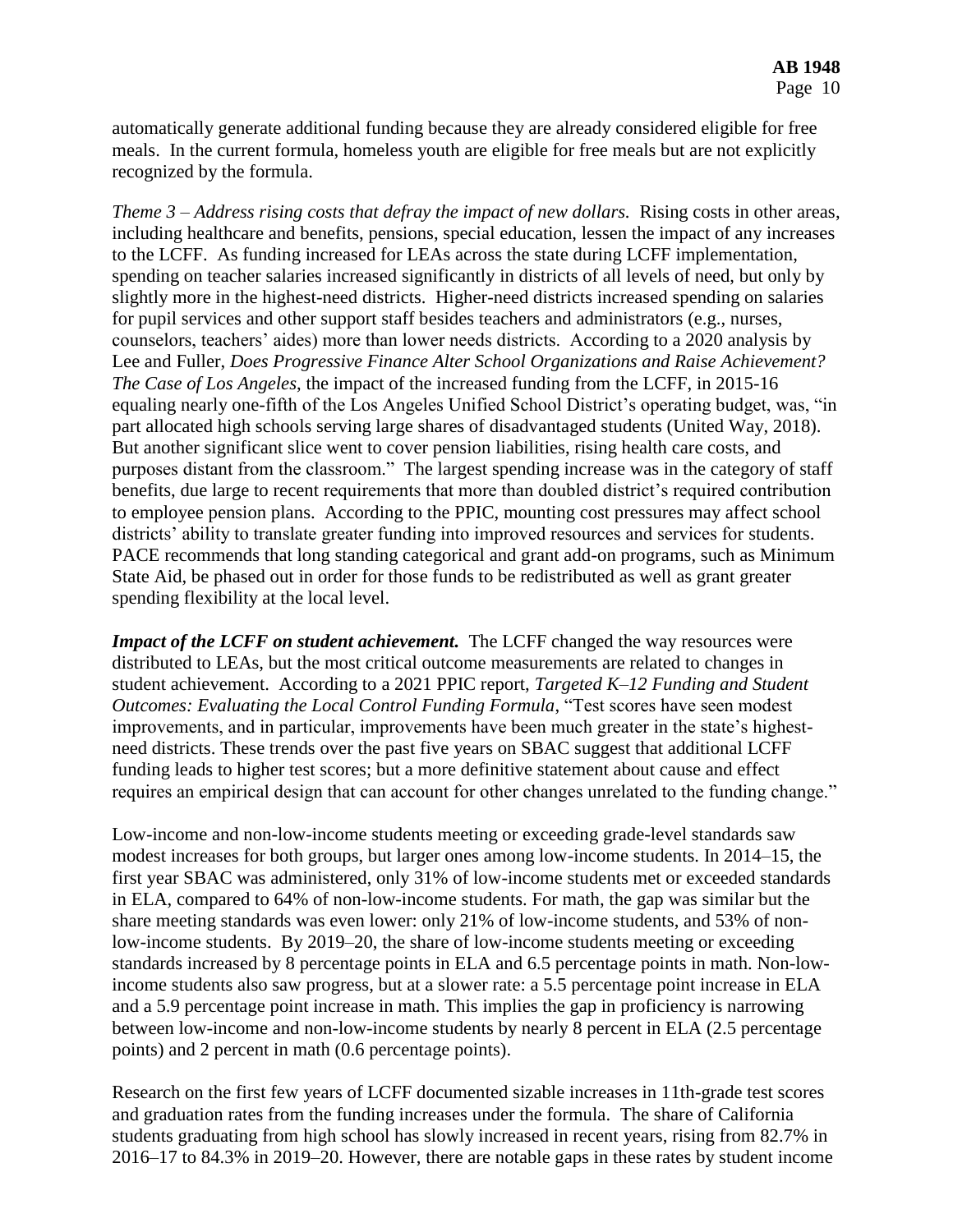and race; in 2019–20, 81% of low-income students graduated high school, compared to 91% among non-low-income students. Related to A-G completion rates, the highest-need districts that received the largest funding increases under LCFF have seen steady improvement, closing the gap in A–G completion relative to non-concentration districts by 9 percentage points. By comparison, the effect for the high-need districts (55%–80%) was 5 percentage points nine years after LCFF was first implemented.

*Where California ranks in per pupil funding.* The publication, *EdWeek*, issues an annual ranking of per-pupil spending that adjusts for regional differences in cost of living. In the 2021 report, California's regionally adjusted per pupil ranking was 21<sup>st</sup> of all states and Washington, D.C., up from 44<sup>th</sup> in the 2018 report. Due to lags in data, and the COVID-19 pandemic, the 2021 report is based on data from 2018. In that year, California's regionally-adjusted per pupil spending was \$11,269, which was \$2,410 below the national average of \$13,679. For 2022, this figure will rise, given the increases to K-12 public school spending during the COVID-19 pandemic.

*What is the funding goal for public education?* Although most advocates for public education believe additional funding is needed to support schools, there is little consensus regarding the ultimate goal. Is the goal for California to be one of the top 10 states in K-12 education funding? Is the goal for California to provide funding for K-12 at the national average? Is the funding goal related to adequacy? According to the technical report, *Getting Down to Facts II: Adequacy and State Funding Formulas: What Can California Learn From the Research and National Context?* "The cost of an adequate education is...the minimum cost to achieve a targeted outcome that has been deemed "adequate" by analysts, policymakers or, in some cases, a state constitution." *The Committee may wish to consider* these policy questions.

*Total school funding is determined by Proposition 98, not by the LCFF.* Increasing the LCFF funding targets does not increase school funding. Rather, school funding is determined by Proposition 98, which requires a minimum level of funding, but has also, in practice, served as a funding ceiling. Accordingly, the increased targets established by this bill are aspirational, just as the original targets were.

*COVID-19 impact on attendance and apportionment.* In February of this year, the CDE released data related to the First Principal Apportionment (P-1) ADA in the current fiscal year. Attendance for apportionment was not collected for the 2020–21 fiscal year in response to the COVID-19 pandemic. Senate Bill (SB) 98 (Chapter 24, Statutes of 2020) and SB 820 (Chapter 110, Statutes of 2020) required that school districts, COEs, and continuing charter schools be funded on 2019–20 ADA, sometimes referred to as the "pandemic hold harmless." Further, growing school districts and charter schools were authorized to request funding for growth, as specified.

The table below, "School District and Charter School ADA by Grade Level," displays ADA prior to and during the COVID-19 pandemic. The statewide decline in ADA from 2019-20 to 2021-22 is 8.5%. P-1 ADA represents attendance for all full school months between the start of the school year and December 31, while Annual ADA (AN) represents attendance for the full school year.

Statewide ADA has declined since 2019-20 (the last prior year that ADA was reported for Principal Apportionment) for school districts, COEs and charter schools: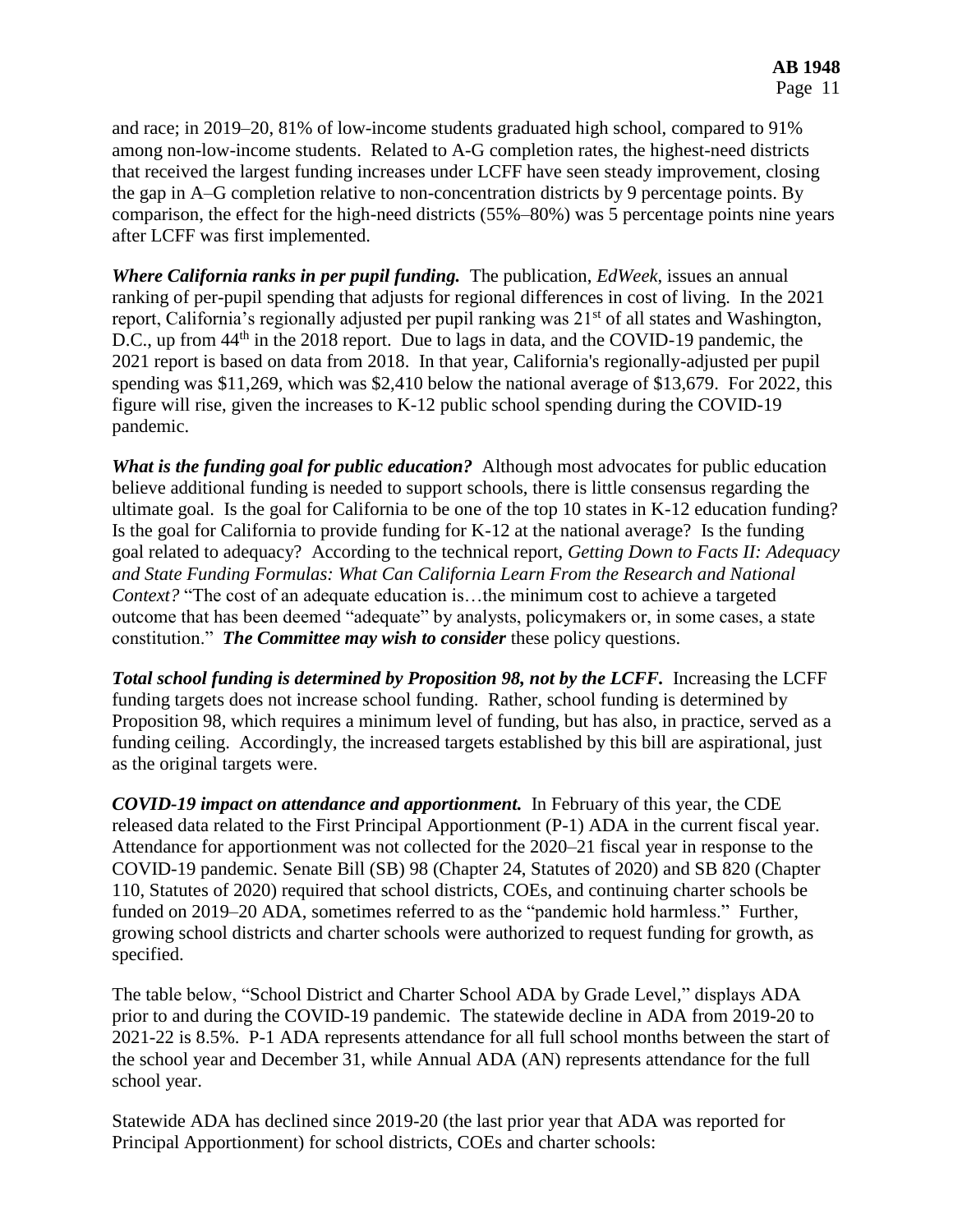- School district ADA had a noticeable decline with 88% of school districts reporting lower ADA.
- Statewide COE ADA had the greatest rate of decline; 56 COEs reporting lower ADA with the greatest decline experienced in Alternative Education Grant ADA.
- Charter school ADA had the smallest statewide ADA decline of the three LEA types with 67% of charter schools reporting lower ADA.

Prior to the pandemic, charter school ADA was growing, while school district ADA was declining. The average ADA change between 2019-20 and 2021-22 is fairly consistent across school districts with 538 reporting ADA that is 5-15% lower than 2019-20 ADA.

ADA changes among charter schools vary significantly. There are 125 charter schools that had reported ADA increase of 30% or more between 2019-20 and 2021-22, including 62 classroombased charter schools that received Senate Bill 820 growth funding in 2020-21 and 57 nonclassroom-based charter schools.

# **Table 3: School District and Charter School ADA by Grade Level**

| <b>Fiscal Year</b>        | <b>Grades</b><br><b>TK/K-3</b> | Grades 4-6 | Grades 7-8 | Grades 9-12 |
|---------------------------|--------------------------------|------------|------------|-------------|
| 2019-20 AN Reported ADA   | 1,774,173                      | 1,318,029  | 918,473    | 1,850,689   |
| 2021-22 P-1 Reported ADA  | 1,552,895                      | 1,209,546  | 822,260    | 1,783,953   |
| 2019-20 to 2021-22 Change | (221, 278)                     | (108, 483) | (96,213)   | (66, 736)   |
| <b>Percent Change</b>     | $-12.47%$                      | $-8.23%$   | $-10.48%$  | $-3.61\%$   |

Source: CDE

As both student enrollment and attendance decline across California, many LEAs will experience a corresponding decline in funding.

#### *Recommended Committee Amendments. Staff recommends that the bill be amended* as follows:

- For the 2022-23 school year, increase the grade span adjusted base grant for a school district or charter school's LCFF entitlement by 15%.
- To address declining enrollment, add language that the fiscal year ADA for a school district be computed based on the greatest of current year ADA, prior year ADA, or the average of the three most recent prior fiscal years.
- Remove provisions related to establishing targets for supplemental and concentration grant apportionments.
- Remove provisions related to duplicating pupil groups for the calculation of the supplemental and concentration grants.

*Arguments in support.* Californians Together writes, "The achievement gaps among youth of color and from disadvantaged communities significantly affects student outcomes. Given the LCFF currently counts only one student characteristic, and uses a low poverty measure, the formula can mask severe poverty and impact the level of services provided to our most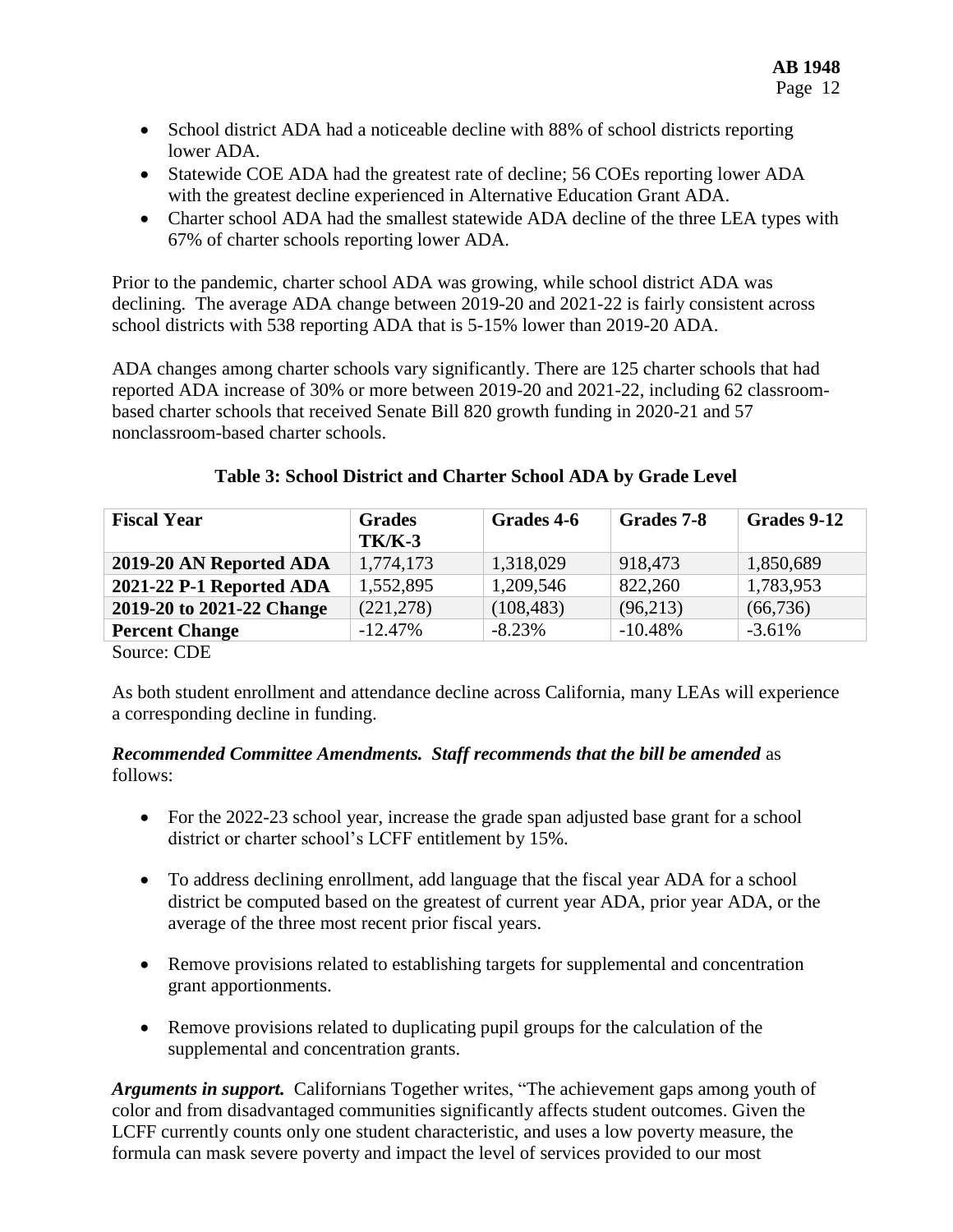vulnerable youth. This bill is a step in the right direction to provide the needed resources for our most vulnerable students."

*Related legislation.* AB 1607 (Muratsuchi) of the 2021-22 Session would require, commencing with the 2022-23 school year, any calculation of ADA for school districts, COEs and charter schools to be based on the quotient of the sum of the ADA for the current fiscal year and each of the previous two fiscal years, divided by three.

AB 1609 (Muratsuchi) of the 2021-22 Session would require, for the 2022-23 school year, the CDE to use the greater of the ADA from fiscal years 2019-20, 2020-21, 2021-22, or 2022-23 for purposes of apportionment under the LCFF for school districts, COEs, and charter schools.

AB 1614 (Muratsuchi) of the 2021-22 Session would increase the LCFF base grant amounts, as specified, commencing with the 2022-23 fiscal year.

AB 2774 (Akilah Weber) of the 2021-22 Session would redefine, commencing with the 2023–24 fiscal year, the definition of "unduplicated pupils" in the LCFF to include pupils who are included in the lowest performing subgroup or subgroups, as defined, based on the most recently available mathematics or language arts results on the California Assessment of Student Performance and Progress.

SB 579 (Allen) of the 2021-22 Session would require, for the 2021-22 fiscal year, the CDE to use the greater of the 2019–20 or 2021–22 fiscal year ADA for purposes of apportionment under the LCFF for school districts, COEs, and charter schools. For the 2022–23 fiscal year, would require the CDE to use the greater of the 2019–20, 2021–22, or 2022–23 fiscal year ADA for purposes of apportionment under the LCFF for school districts, COEs, and charter schools.

SB 830 (Portantino) of the 2021-22 Session would define "average daily membership" (ADM) as the quotient of the enrollment days for pupils in a school district or COE divided by the total number of instructional days for the LEA. Commencing with the 2023–24 fiscal year, would authorize a COE or school district to apply to the SPI for supplemental education funding based on the difference between what LEA would have received under the LCFF based on ADM and what the LEA received under the LCFF based on ADA for that fiscal year. Would require LEAs to use at least 30% of their supplemental education funding to address chronic absenteeism and habitual truancy.

Senate Bill (SB) 98 (Chapter 24, Statutes of 2020) and SB 820 (Chapter 110, Statutes of 2020) required that school districts, COE, and continuing charter schools are funded on 2019–20 ADA, as specified.

AB 39 (Muratsuchi) of the 2019-20 Session would have increased the school district and charter school LCFF base grant funding targets, and would have created a new grant-add on.

AB 575 (Shirley Weber) of the 2019-20 Session would have redefined, commencing with the 2019–20 fiscal year, the definition of "unduplicated pupils" in the LCFF to include pupils who are included in the lowest performing subgroup or subgroups, based on the most recently available mathematics or language arts results on the California Assessment of Student Performance and Progress. This bill was held in the Assembly Education Committee.